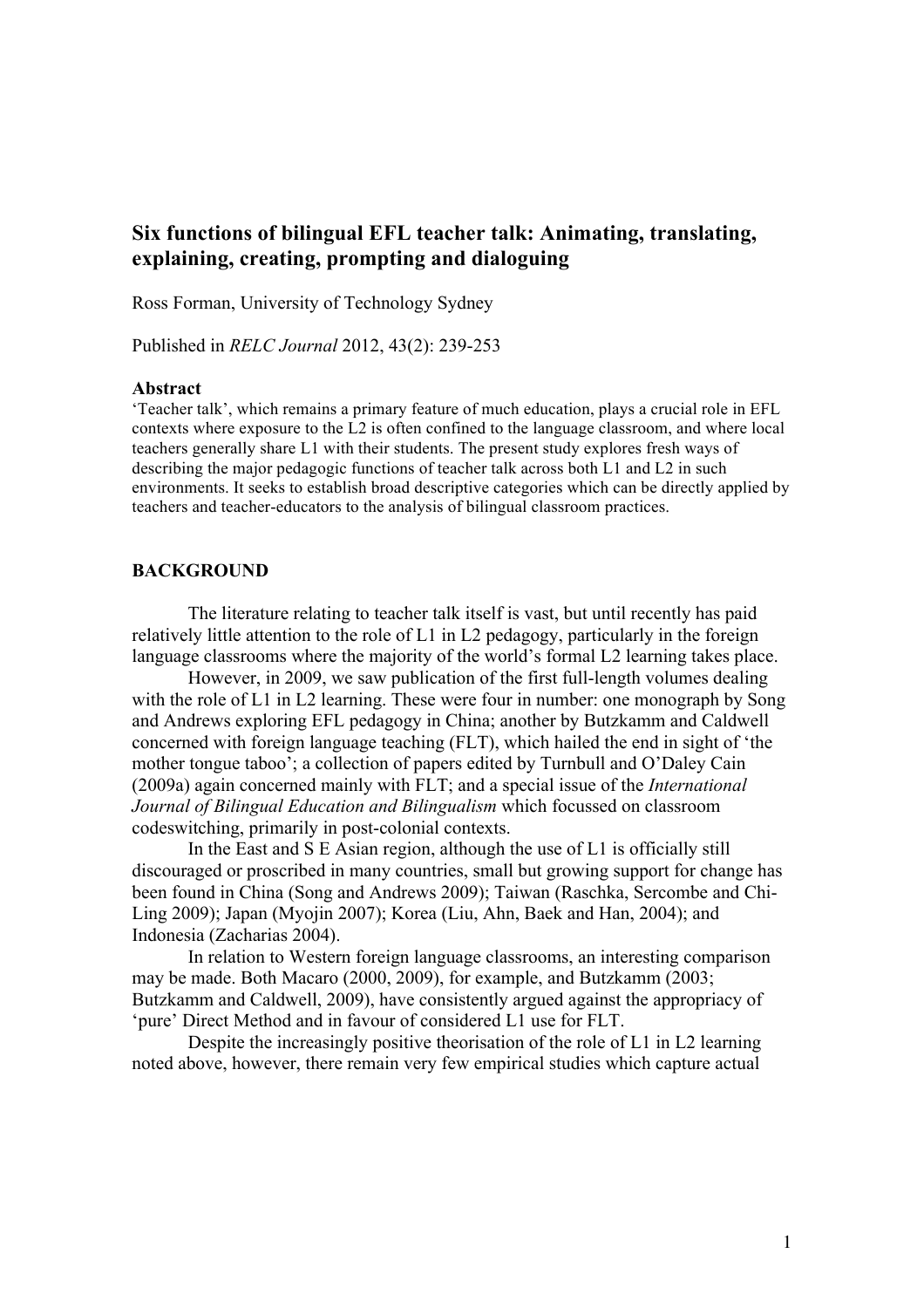teacher talk in such contexts (Macaro, 2009: 40). Consequently, Üstünel and Seedhouse have called for investigation into "how pedagogical focus and language choice are related in the teaching of other languages" (2005: 322). Their voices are joined by others, including Carless (2008), and Turnbull and Daley-O'Cain (2009b), with the latter arguing in favour of a "full-scale re-evaluation" of the role of L1 in L2 learning (p. 14). It is to these calls that the present study seeks to respond.

## **METHODOLOGY**

The study is conducted in the English Department of a medium-size provincial Thai university, here called 'Isara', which is the former workplace of the researcher. It forms part of a larger project conducted at that institution 2002-2004 (Forman, 2005, 2008, 2010, 2011).

## **Teachers**

There were nine teachers in the study: five were female, four male. Eight were native Thais, and one was Anglo-Australian. All teachers were qualified at Master's level; and three possessed doctorates. Their teaching experience ranged from 3 to 38 years. All teachers were expert speakers of both Thai and English. In setting up the present study, I had initially contacted my former head of department in Thailand to seek her assistance in obtaining volunteers for the study: nine teachers accepted my invitation, including four already known to me. In this study, I will refer to teachers by their selfselected pseudonym, along with the honorific 'Ajarn' ('lecturer) or 'Doctor'; thus, for example, Ajarn Nanda.

## **Students**

Students fell into two distinct groups: six *English-major* classes, and four *non Englishmajor* classes. The language proficiency of English-major students was predictably high, at bands 5-6 of IELTS; whereas the proficiency of non-major students was relatively low, generally at bands 2-3 of IELTS.

### **Research design**

The naturalistic approach taken by the present study was chosen as one which could most clearly represent what was seen to happen in these Thai EFL classrooms. In the larger project from which this study is taken, a total of 19 hours' classroom observation data was obtained. Additionally, each teacher was interviewed on three or four occasions, producing 24 hours of interviews. In the present study, it is classroom data alone which is analysed.

All Thai language spoken by teachers was transcribed and translated into English. Selected parts of lessons where teachers spoke in English were transcribed, and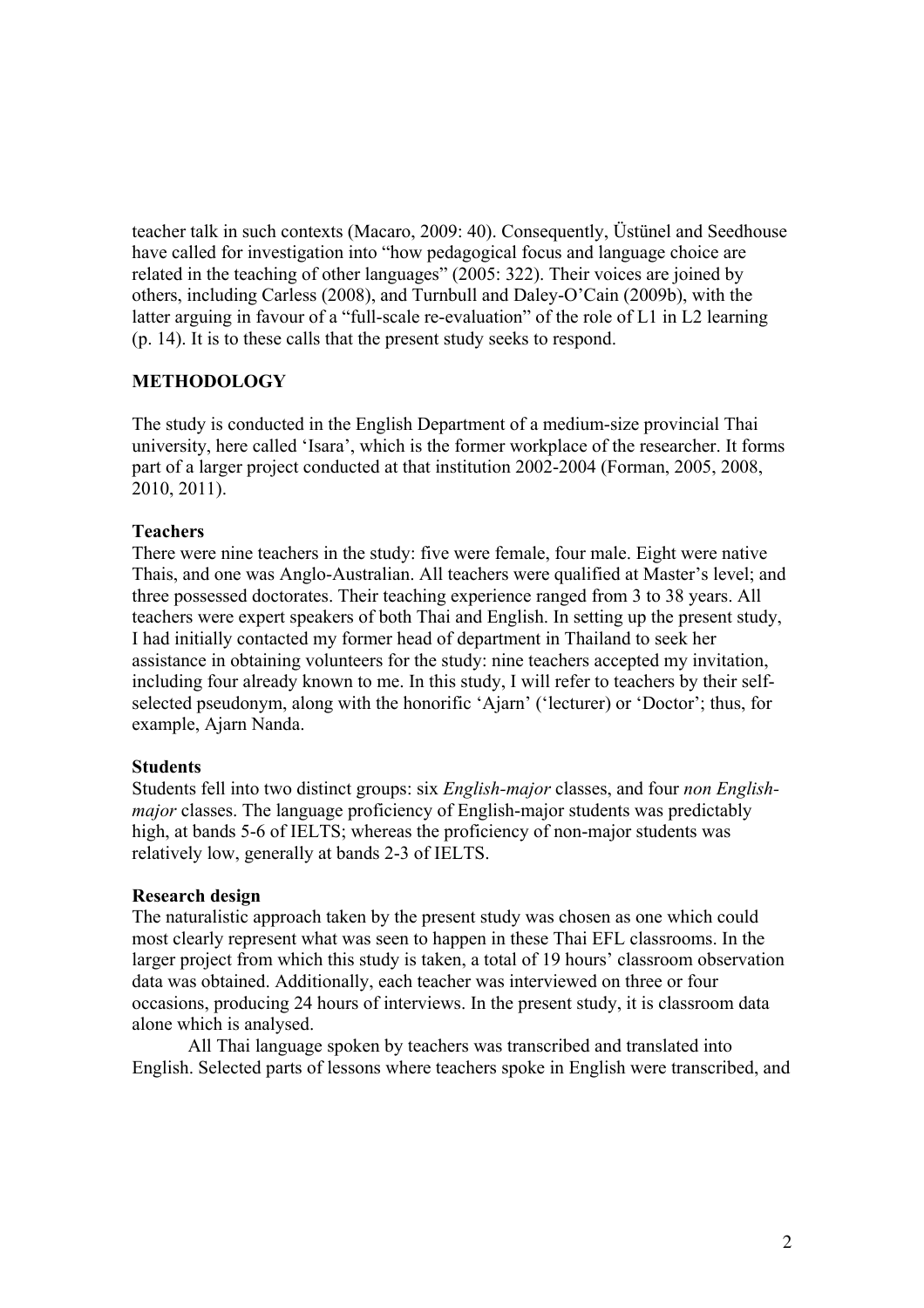other parts summarized. Audio-tapes for each teacher were played in conjunction with the researcher's field notes and both English and Thai transcriptions in order to build an overview of pedagogy.

An initial analysis of lesson observation data was done through categorizing teacher behaviour by pedagogic function according to L1 and L2 use. By testing common patterns found in one lesson against others of this study, it became possible to identify distinct categories which initially came to 19 in number, and included, for example, *giving instructions*, *correcting*, *initiating*, *explaining grammar*. Various attempts were then made to relate the functions thus identified to existing patterns and descriptors such as the IRF sequence (Sinclair and Coulthard 1975); Christie's (following Bernstein's) pedagogic and regulatory registers (1994); the Communicative Orientation of second Language Teaching scheme (COLT - Allen, Fröhlich & Spada 1984; Spada & Fröhlich 1995); the latter's development into the Functional Language Alternation Analysis of Teacher Talk framework (FLAATT – Kim 2001; Kim and Elder 2005); Canagarajah's (1995) identification of seventeen micro functions of teacher L1 use; a twelve-part scheme offered by Üstünel and Seedhouse (2005), as well a Thai-based study of teachers' L2 instructions (Watson-Todd, Chaiyasuk and Tantisawetrat, 2008). However, the categories used by existing studies were found to be to be suited to particular contexts (EFL, ESL, FLT); to be lacking a bilingual dimension; or to focus at a level of detail which although appropriate for research purposes, would be difficult for teachers to apply to an analysis of their practice. With regard to the IRF, for example, it was found that while Step 1 (Initiate) seemed familiar in these Thai classrooms, Step 2 (Respond) was sometimes absent, and Step 3 (Feedback) could either be absent, or more commonly was of a different (bilingual) nature and (non-evaluative) function. The FLAATT, on the other hand appears to be well suited to the analysis of bilingual lessons. But its level of detail was greater than that sought in the present study (30 'teaching acts', or functions, in Kim [2001], reduced to 16 in a later paper by Kim and Elder [2005]).

In general, existing analyses of classroom L1 use have aimed to document the whole range of classroom functions. In this light, Ferguson has provided a useful framing of three macro functions (2003, 2009):

- for constructing and transmitting ideas/knowledge
- for interpersonal and humanistic reasons
- for classroom management (in the sense of student behaviour).

My interest here will be confined to the first named, which will be called the *pedagogic* function; *affective* and *management* functions will not be considered. It may be recalled that the aim of this enquiry is to establish descriptive categories which are theoretically robust, and which are broad enough to be readily applied by educators in analyzing their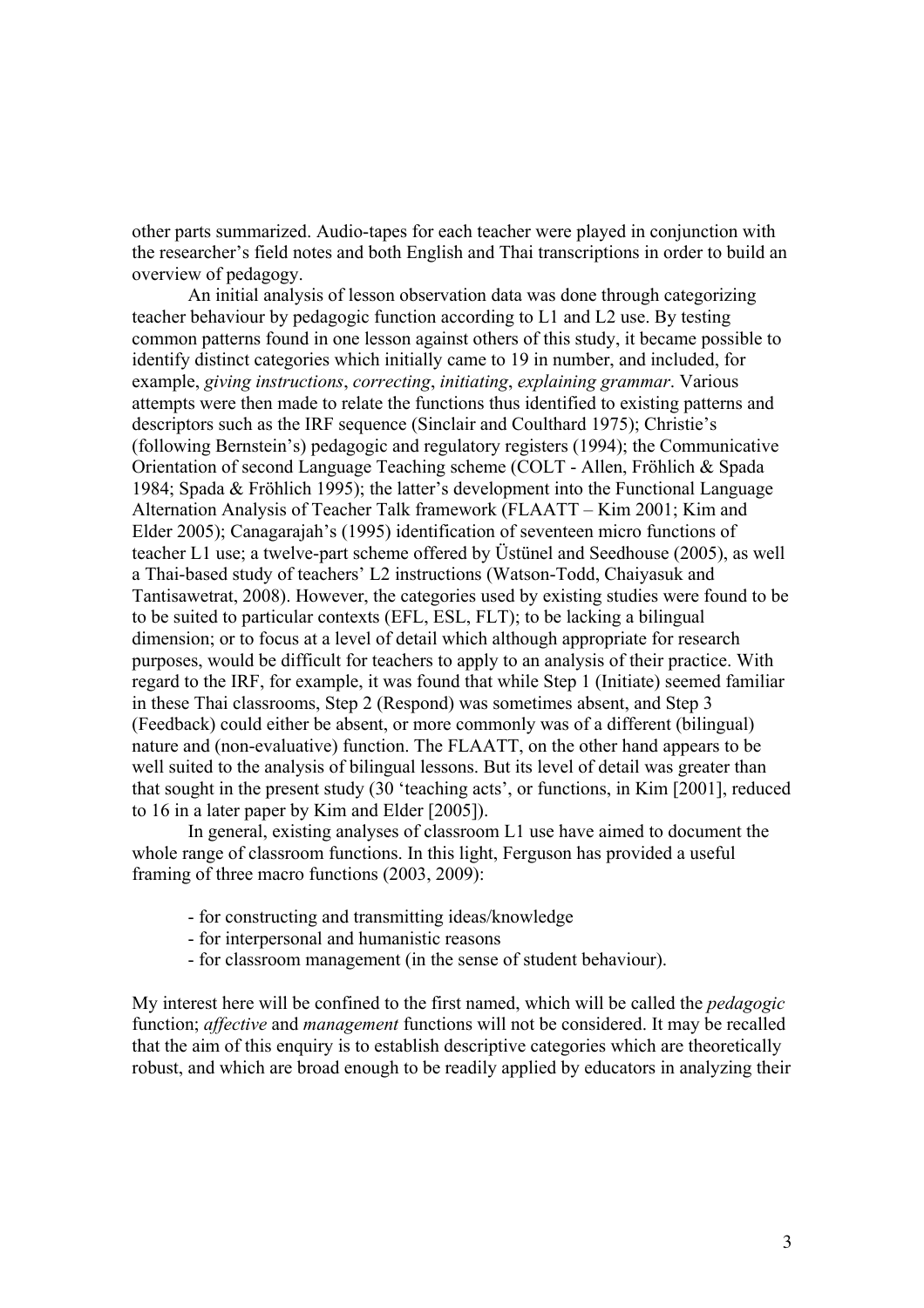own and others' lessons. Accordingly, the 19 patterns initially identified in the present study were reduced to six broad categories of *pedagogic function*, and the research question posed is:

*What are the principal pedagogic functions of L1 and L2 teacher talk in the EFL context of a Thai university?*

#### **DISCUSSION**

The six pedagogic functions established here will first be outlined briefly, and then exemplified by classroom extracts.

Function 1, *Animating*, refers to the teacher's oral rendering of written English, which represents for students – particularly in low-tech environments – an opportunity to hear how written L2 actually sounds. The term is borrowed from Goffman (1974), although used more narrowly here.

Function 2, *Translating*, occurs when the teacher translates words or phrases from L2 into L1.

Function 3, *Explaining*, can occur in L1 or L2: principally when the teacher provides metalinguistic information concerning the grammar, meaning, usage or culture of the L2 – explaining *what is*; but also when s/he gives instructions in the classroom – explaining *what to do*.

Function 4, *Creating*, refers to teacher use of L2 for the purpose of meaningbased communication. It is connected to the notion of 'comprehensible input' which has retained widespread popularity amongst language teachers. But the new term *Creating* has been coined for three reasons. First, the notion of comprehensible input may suggest a necessary correspondence between what the teacher does – 'gives input' – and what the student does – 'comprehends'; in other words, that a *desire* to create comprehensibility of itself assures success (Gass and Selinker 2001). Second, there are of course serious concerns about the 'input' metaphor itself and its 'learner as machine' basis (Ellis 2001). And thirdly, the new term seeks to capture something of the richness of a teacher's "message abundancy" (Gibbons 2003), which here is taken to include strategies such as paraphrase, exemplification, personalization and localization, the creative dimensions of which are sometimes underestimated.

Functions 5 and 6 are termed *Prompting* and *Dialoguing*. Both refer to the teacher's initiative to engage students in whole-class response, and here I use the classic distinction between two types of teacher-student interaction. The first is mediumoriented, focussing on language itself, here termed *Prompting*; and the second is message-oriented, concerned with the exchange of meaning, here termed *Dialoguing*.

The following section will explore in more detail how the 6 functions were seen to play out in the present study. Transcription conventions appear as an Appendix.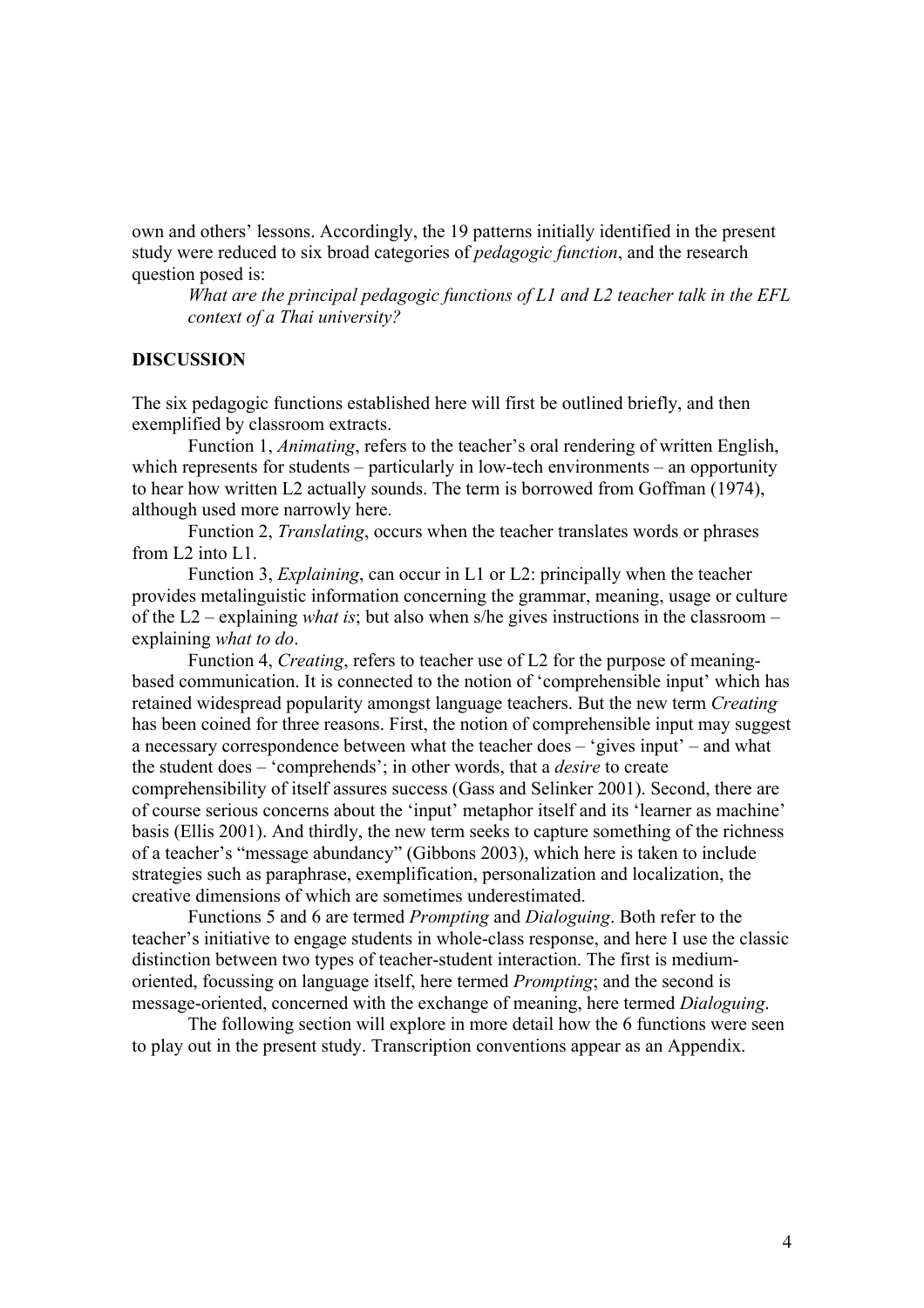### **(1) Animating**

*Animating* was a staple function observed to occur across all classes of the study when teachers read aloud to students parts of the prescribed monolingual textbooks. Exemplification is provided in the context of the second function, *Translating* (see *Extract 1* below). It might be noted that in providing a local performance of a global textbook, this function affirms the teacher as an expert 'channeller' of L2, and thus represents a key professional accomplishment. In my experience of working with teachers in hundreds of EFL classes across the S E Asian region, I have often noted the pride with which L2 *Animating* is displayed, as well as the anxiety sometimes produced by such performance.

### **(2) Translating**

A fundamental and frequent use of L1 in this study was the direct translation of written English text into spoken Thai.

The following example comes from Dr Patcharin's class of non-major students. The lesson was based on the set text *Passages 1*, by Richards and Sandy (1998: 93), Unit 10: 'The Art of Complaining'. (Words from the textbook appear in single inverted commas.)

|                                                       | animate | <i>translate</i> |
|-------------------------------------------------------|---------|------------------|
| 'You have the right to be on a flight.'               |         |                  |
| คือเค้าต้องได้ไปเที่ยวบิน                             |         |                  |
| This means that you must be able to be on the flight. |         |                  |
| 'You have booked.'                                    |         |                  |
| ที่ได้บุ๊คเอาไว้                                      |         |                  |
| You have booked.                                      |         |                  |

#### **Extract 1.** Translating and Animating – Dr Patcharin

Here is seen a protocol which was common across the study as a whole: the association of *Animating* and *Translating*. That is, the teacher would read aloud the written L2 text, and translate it by word or phrase into L1 - a technique also called 'English-annotation' in Lin's studies of Hong Kong English classrooms (e.g. 1996). Through it, a link is provided between the written L2, which is *animated* – rendered orally – by the teacher, and then *translated* – conveyed into L1. Translating has been traditionally discouraged in ELT, principally because it is seen to reduce students' attention to and experience of L2. But on the other hand, this practice may be seen to provide, as here, speedy,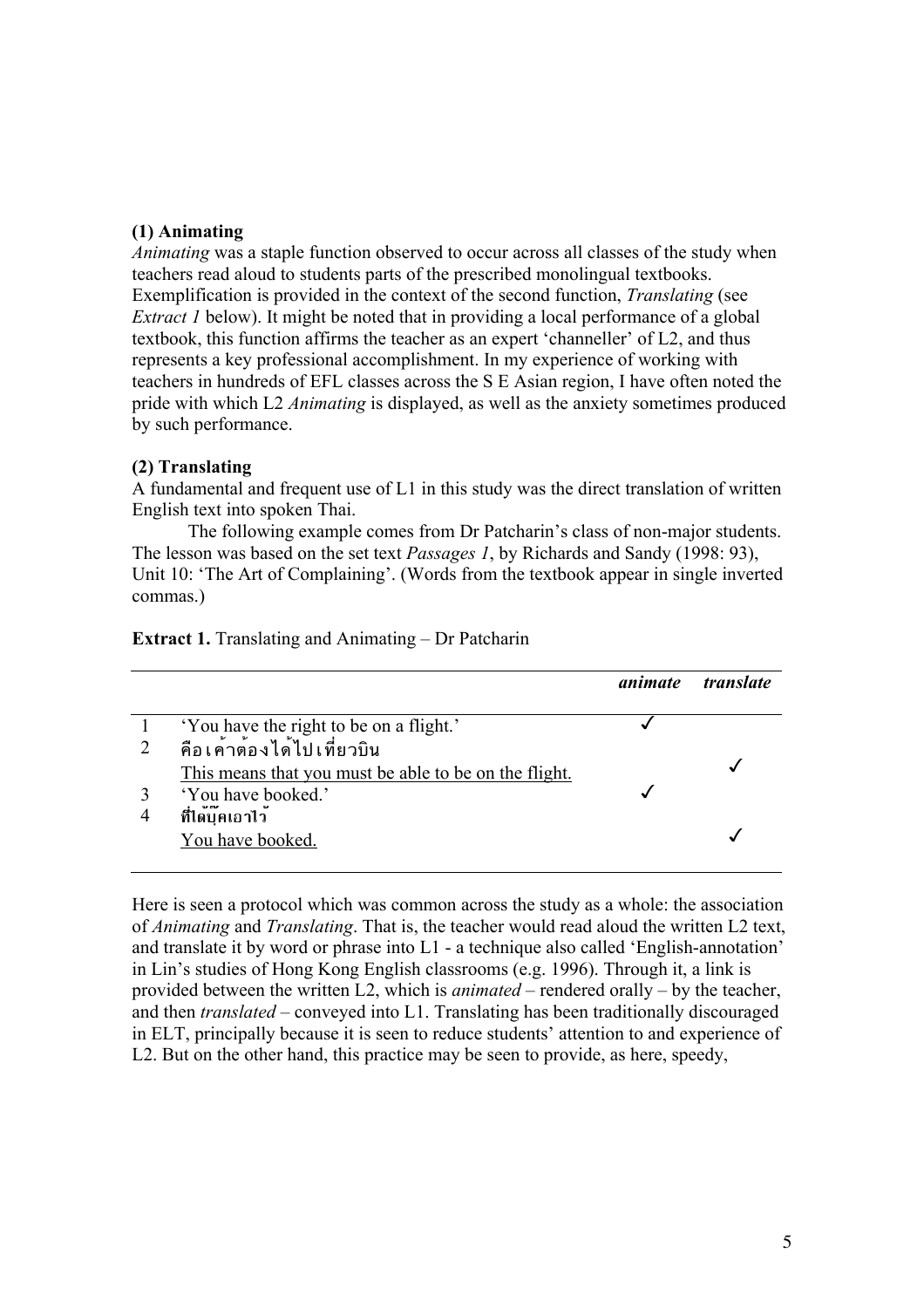accurate understanding of  $L2$  – and presumably on the part of all students (see also G. Cook, 2010).

### **(3) Explaining**

As noted earlier, *Explaining* by the teacher can take two forms: (a) giving metalinguistic information concerning the sounds, grammar, meaning, usage or culture of the L2 – explaining *what is*; or (b) giving instructions in the classroom – explaining *what to do*.

*Explaining* could happen in L1 or L2. Here are two examples of the metalinguistic type of *Explaining* which relate in turn to pronunciation and grammar. The first is taken from Ajarn Laksana's beginner class of (non-major) Nursing students. In the first example, the teacher had introduced the topic in English, and then entered into some brief drilling of vocabulary items. When she came to the phrase 'a box of chocolates', the students did not successfully link the second and third words, which occasioned the following explanation in Thai:

**Extract 2.** Explaining in L1 – Ajarn Laksana

| $\mathbf{1}$   | มี linking ด้วยนะคะ อย่าลืมนะ                                                   |
|----------------|---------------------------------------------------------------------------------|
|                | There is linking too, don't forget. Don't forget                                |
| 2              | ้ถ้าคำหน้าจบด้วยพยัญชนะ คำหลังขึ้นต้นด้วยสระ เวลาออกเสียง                       |
|                | เราจะต้องลากเสียงเชื่อมโยงกัน                                                   |
|                | If the first word ends with a consonant sound, and the next word begins with    |
|                | a vowel sound, when we pronounce these words, we must join the sounds           |
|                | together.                                                                       |
| 3 <sup>1</sup> | เราเรียกว่า linking sound นะคะ                                                  |
|                | We call it 'linking sound', okay?                                               |
| $\overline{4}$ | เพราะฉะนั้น box ลงท้ายด้วย x ใช่มั๊ยคะ of ขึ้นต้นด้วยสระ เพราะฉะนั้นต้องอ่านว่า |
|                | <u>So</u> , 'box' ends with 'x', right. 'of' begins with a vowel. So we must    |
|                | pronounce:                                                                      |

5 a box of อีกที 'a box of' once again

*Explaining* can also occur through the medium of L2. Such a choice clearly offers students greater exposure to the target language, and such exposure takes place in a meaningful context of 'classroom language work'. On the other hand, there are limitations inherent in talking about L2 exclusively through the medium of L2, as is well known to any monolingual ESL teacher.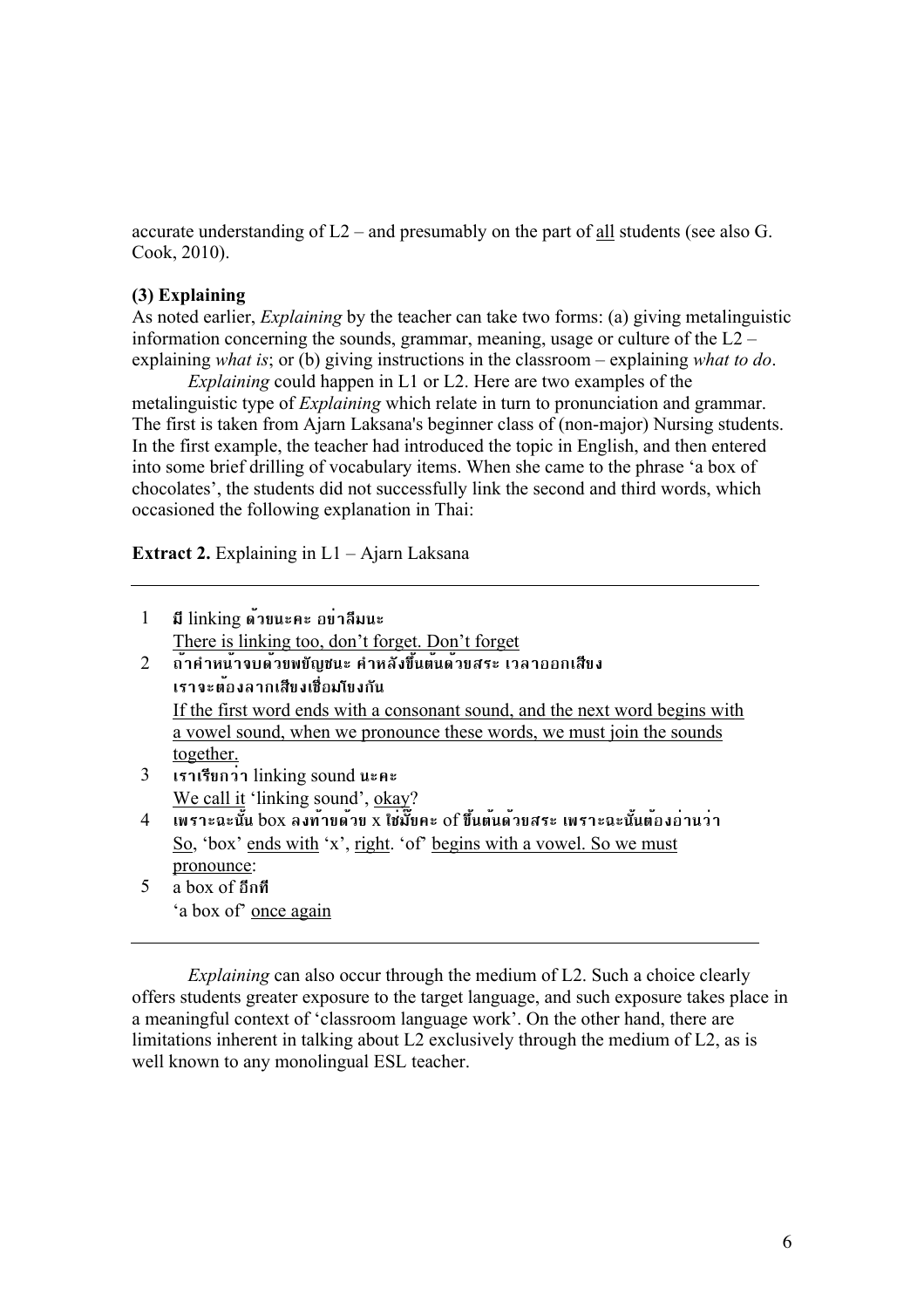In the following example, taken from Dr Patcharin's English-major class, explaining of grammar occurs mainly in L2 [lines 2, 5, 7, 8, 11], but is supported at one point by L1 [line 10], as well as by direct translation [lines 3 and 6]. **Extract 3.** Explaining in L1 and L2 – Dr Patcharin

|                                                                                                     | animate                                                                                                    | translate | explain      |
|-----------------------------------------------------------------------------------------------------|------------------------------------------------------------------------------------------------------------|-----------|--------------|
|                                                                                                     |                                                                                                            |           | L1/L2        |
| 'Complaining works because companies don't<br>want dissatisfied customers.' 'Complaining<br>works'. |                                                                                                            |           |              |
| In this case it means:                                                                              |                                                                                                            |           | $\sqrt{1.2}$ |
| ได้ผล It works                                                                                      |                                                                                                            |           |              |
| $-\uh$ – 'because companies don't want                                                              |                                                                                                            |           |              |
| dissatisfied customers.'                                                                            |                                                                                                            |           |              |
| Dissatisfied. Satisfied.                                                                            |                                                                                                            |           | $\sqrt{L2}$  |
| <b>w</b> ola satisfied                                                                              |                                                                                                            |           |              |
| You add 'dis'. 'dis' means 'not', right? Not.                                                       |                                                                                                            |           | $\sqrt{L2}$  |
| 'Dissatisfied' means 'not satisfied' customers.                                                     |                                                                                                            |           |              |
| <i>((means)</i> ) If you are not sure you can do it.                                                |                                                                                                            |           | $\sqrt{1.2}$ |
|                                                                                                     |                                                                                                            |           |              |
|                                                                                                     |                                                                                                            |           | $\sqrt{L}1$  |
| If you are not sure you can-uh, if you are not sure<br>you can do it.                               |                                                                                                            |           | J12          |
|                                                                                                     | 'Not sure you can do it?'<br>That's the complete sentence.<br>ประโยคที่เต็มก็คือ The complete sentence is: |           |              |

And lastly, here is an example of the second type of explaining, *explaining what to do*, which occurs in L2 at the start of Ajarn Murray's class of (non-Major) Science students.

**Extract 4.** Explaining in L2 – Ajarn Murray

- 1 Ok. Today, we'll start looking at Unit 7, page 37. Unit 7, page 37.
- 2 Now [3] please open your books … quickly, page 37. Quickly, I'm not going to use the books now, ok? I'm not going to use the books now. I just want you to look at the picture.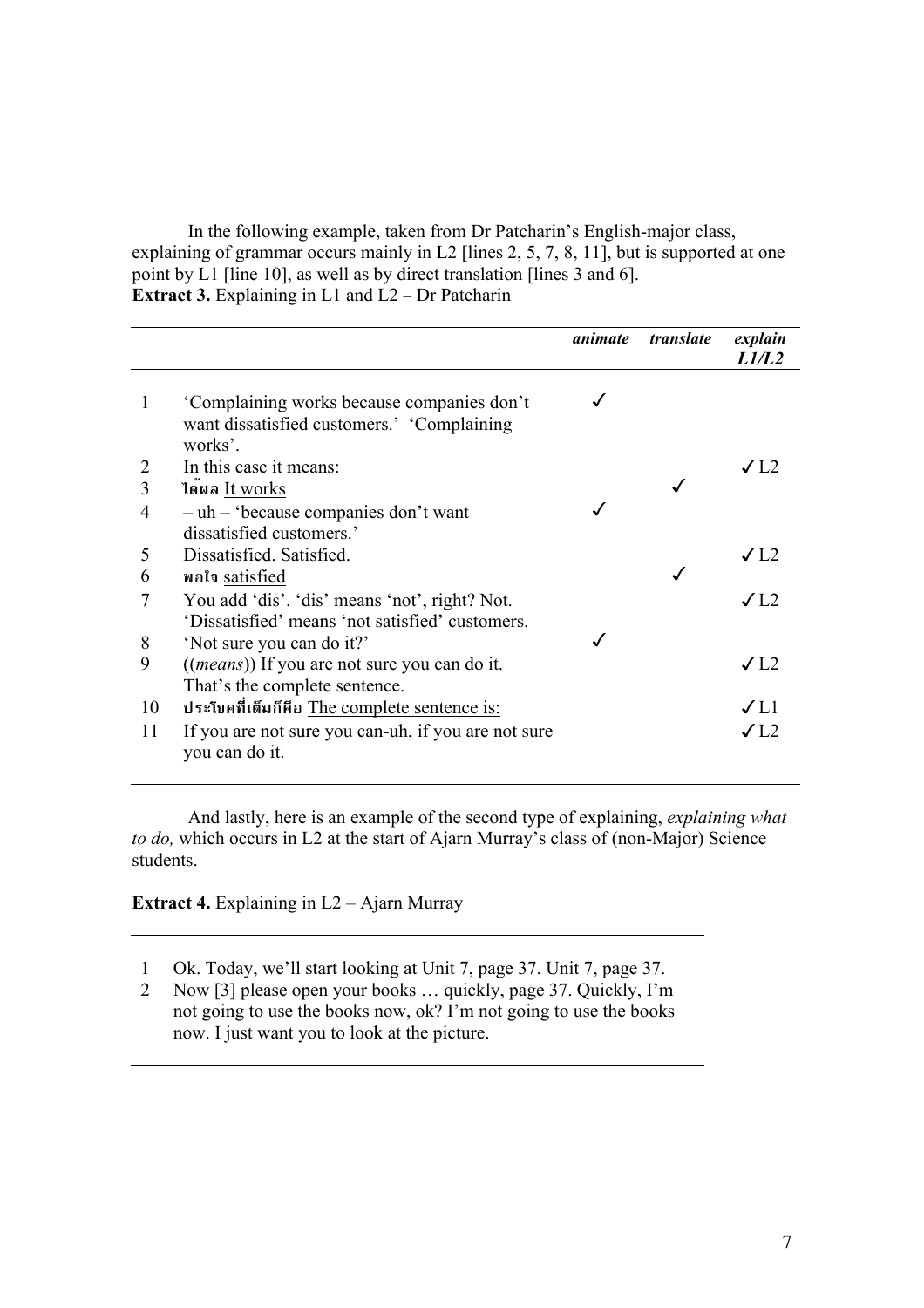This use of L2 to convey simple classroom instructions is of course a practice commonly recommended to beginning language teachers, and can, as here, provide ready exposure and practice. On the other hand, if the task is complex or abstract, then exxclusive use of L2 can pose significant problems in explanation; in such cases, Nation's comment (2003: 5) seems apt, that 'It is foolish to arbitrarily exclude this proven and efficient means of communicating meaning.'

## **(4) Creating**

As indicated above, the term 'Creating' refers to the teacher's use of L2 for meaningbased communication. Most lessons observed in this study consisted of accessing written texts taken from prescribed textbooks by *animating* them, and then *explaining* and/or *translating*. But *creating* goes further to engage students in L2 which expands the content and associated language beyond what is given by the textbook. This 'created' L2 is thus both newly heard and solely in the oral mode.

How then does teachers' *Creating* work to effectively convey meanings in L2? It may be seen to do so in three ways: through choice of semantics, lexico-grammar, and extra-linguistic semiosis such as gesture or image. Each of these will now be briefly explored.

## *a. Semantics*

The contextual nature of meaning is critical here, for in the process of *Creating*, the teacher can draw upon what s/he knows of learners' current knowledge in order to make appropriate semantic choices. This was evident in a number of lessons observed: Dr Patcharin, for example, presented familiar Thai, Anglo and Arab world figures as a warm-up for the textbook topic concerning personality types; Ajarn Murray drew upon his knowledge of his students' lives to 'play' with cultural norms (Forman 2011).

The following example of this process is taken from Ajarn Nanda's class where a reading passage had touched on the notion of 'social issues'.

**Extract 5.** Creating – Ajarn Nanda

- 1 So what are the possible sides of the issue?
- 2 Should we move the คลังแสง munitions dump from Pak Ton to another place?
- 3 Not to be with the community? Right ok.
- 4 So this is the issue.
- 5 Or should we more the community? *((humorous voice; students laugh))* Should we move the คลังแสง munitions dump, or should we move the community, okay? So this is the issue.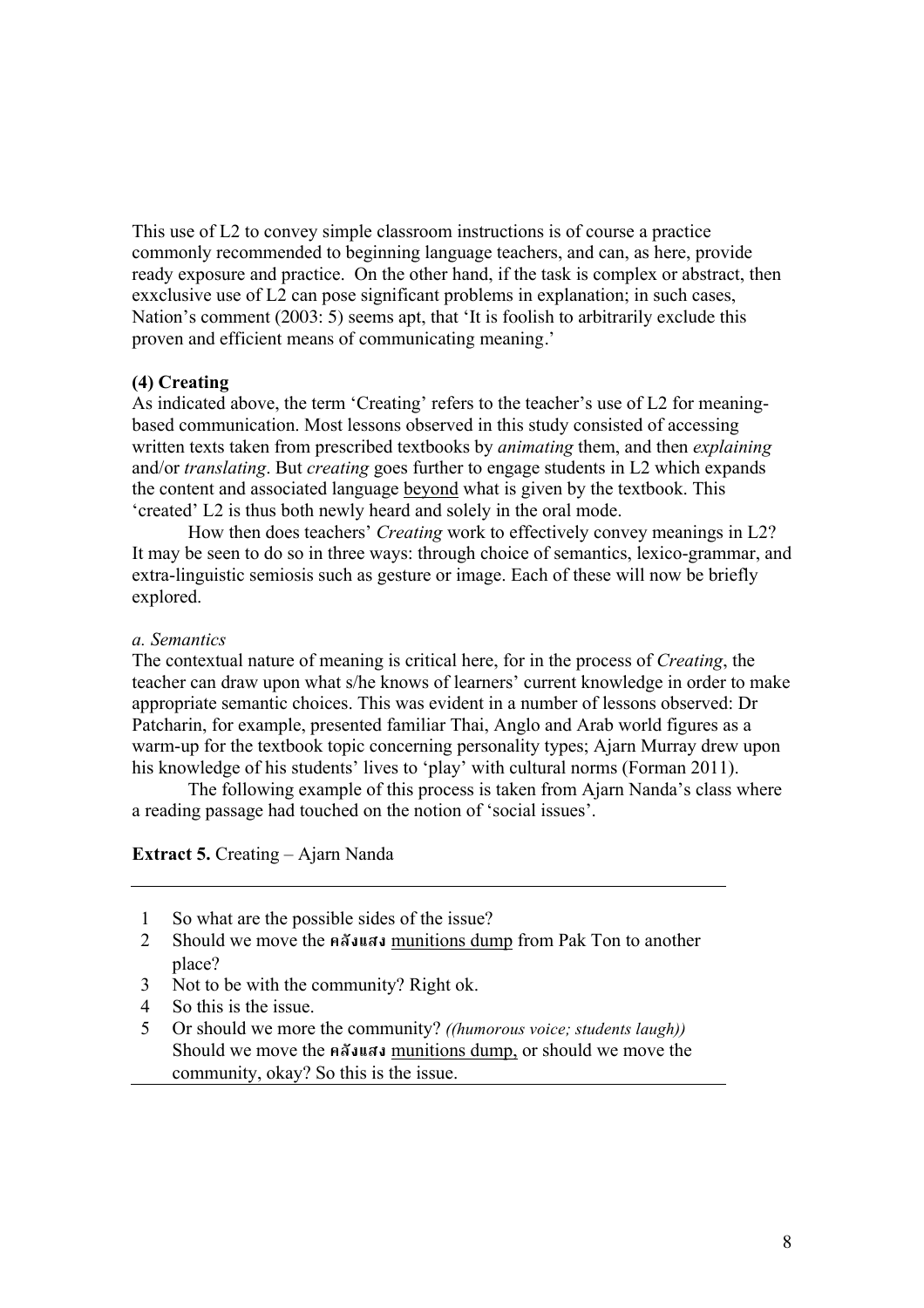Thus, the teacher may be seen to draw on students' existing semantic field in her presentation of fresh L2 input and to thereby embed the target language within students' cultural knowledge. This is a competence which is uniquely available to a bilingual/bicultural teacher, and its expression may be regarded as kind of bilingual intertextuality (Forman 2008).

### *b. Lexico-grammar*

The *Creating* function can provide both message *simplification* and message *abundancy*. An example follows from Ajarn Laksana's lesson, which was triggered by the appearance of the term 'best-seller' in the monolingual English textbook.

**Extract 6.** Creating – Ajarn Laksana

- 1 'Best-seller'….
- 2 At the moment *Harry Potter* is the best-seller book.
- 3 Everybody knows and reads it.
- 4 The shop-owner got a lot of money from selling this book.
- 5 So, *Harry Potter* is the best-seller at the moment.
- 6 Understand this?

It may be seen that here we have a semantic thread which is formed by lexical devices of simple repetition, endophoric reference, and substitution around the new lexical item of 'best seller'. Following Halliday (1985), we may say that this particular text has a *lexical density* of approximately 50%, which is higher than that usually found in dialogue, but characteristic of monologist teacher talk in this field. It is also notable that the teacher selects highly *frequent lexis*, which is more accessible to a range of learners. Moreover, her text differs from everyday spoken English in that it is less *grammatically intricate*, and in that respect less cognitively demanding: the number of clause complexes is low, with the two instances limited to simple parataxis (making use of the conjunctions 'and' and 'so') rather than hypotaxis. The cumulative effect of these features is to create congruency of language and transparency of meaning, and to thereby enhance opportunities for learners to comprehend and learn.

### *c. Extra-linguistic semiosis*

*Creating* in the present study was not often supported by extra-linguistic semiosis except in the shape of commercial textbooks and their visual illustrations. The latter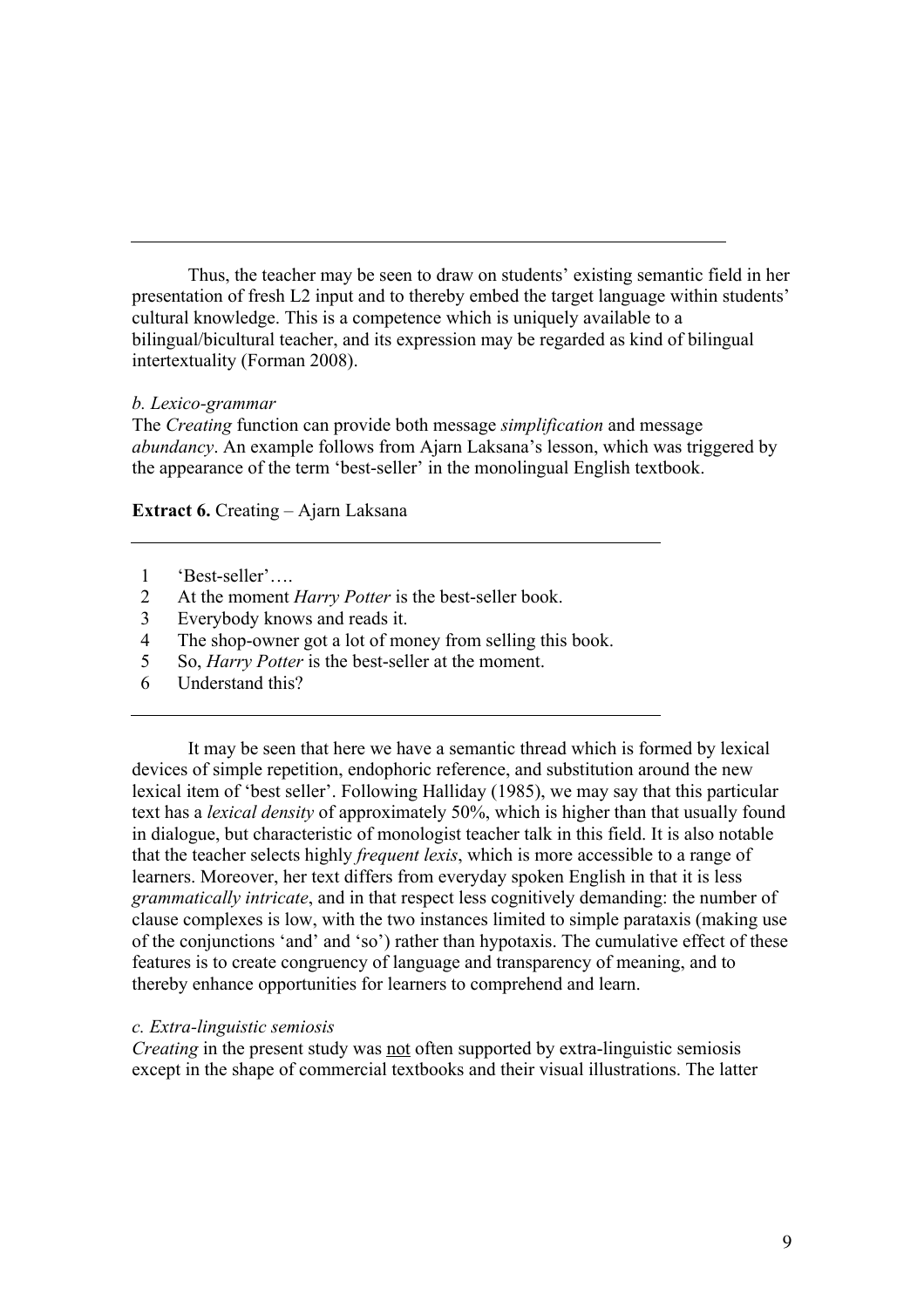were fundamental to most lessons, but their Amerocentric and monolingual nature sometimes appeared to confuse rather than assist in the conveying of meaning across cultures.

## **(5) Prompting**

As noted above, this function consists of the teacher's 'medium-oriented' public wholeclass interaction with students. The first example below is taken from Ajarn Nanda's advanced English-major class on Critical Reading.

**Extract 7.** Prompting – Ajarn Nanda

- 1 T: The author's 'point of view'. What does it mean? What is it about?
- 2 S: The author's feeling
- 3 T: The author's ?... feeling. The author's opinions, the author's ? … attitude. Everything, okay? *((?... indicates high rising tone + pause))*

The second example of *Prompting* is taken from Dr Patcharin's class. It occurred as the teacher was working through a written L2 passage in the textbook *Passages 1* (Richards & Sandy, 1998, p. 94). It may be seen that *Prompting* occurs mainly in L1, but at one point in L2 [line 3]; and that here it is linked to *Animating*.

### **Extract 8.** Prompting – Dr Patcharin

|  |                                                            | animate | prompt<br>1/1/1.2 |
|--|------------------------------------------------------------|---------|-------------------|
|  | 1 T: 'Would you be afraid of moving to a foreign country?' |         |                   |
|  | 2 T: Would you like to answer that question: 'Would you    |         | J12               |
|  | be afraid of moving to a foreign country?'                 |         |                   |
|  | 3 T: เข้าใจคำว่า 'afraid of' มั้ย                          |         |                   |
|  | Do you understand 'afraid of'?                             |         | $\sqrt{11}$       |
|  | $T$ : To be afraid of?                                     |         | $\sqrt{L2}$       |
|  | 5 T: What does it mean 'afraid of', to be afraid of? Uh?   |         | J12               |
|  |                                                            |         |                   |

The two *Prompting* examples illustrated above suggest that there was value in having the expert language user provide cues of a simple nature which could guide learners just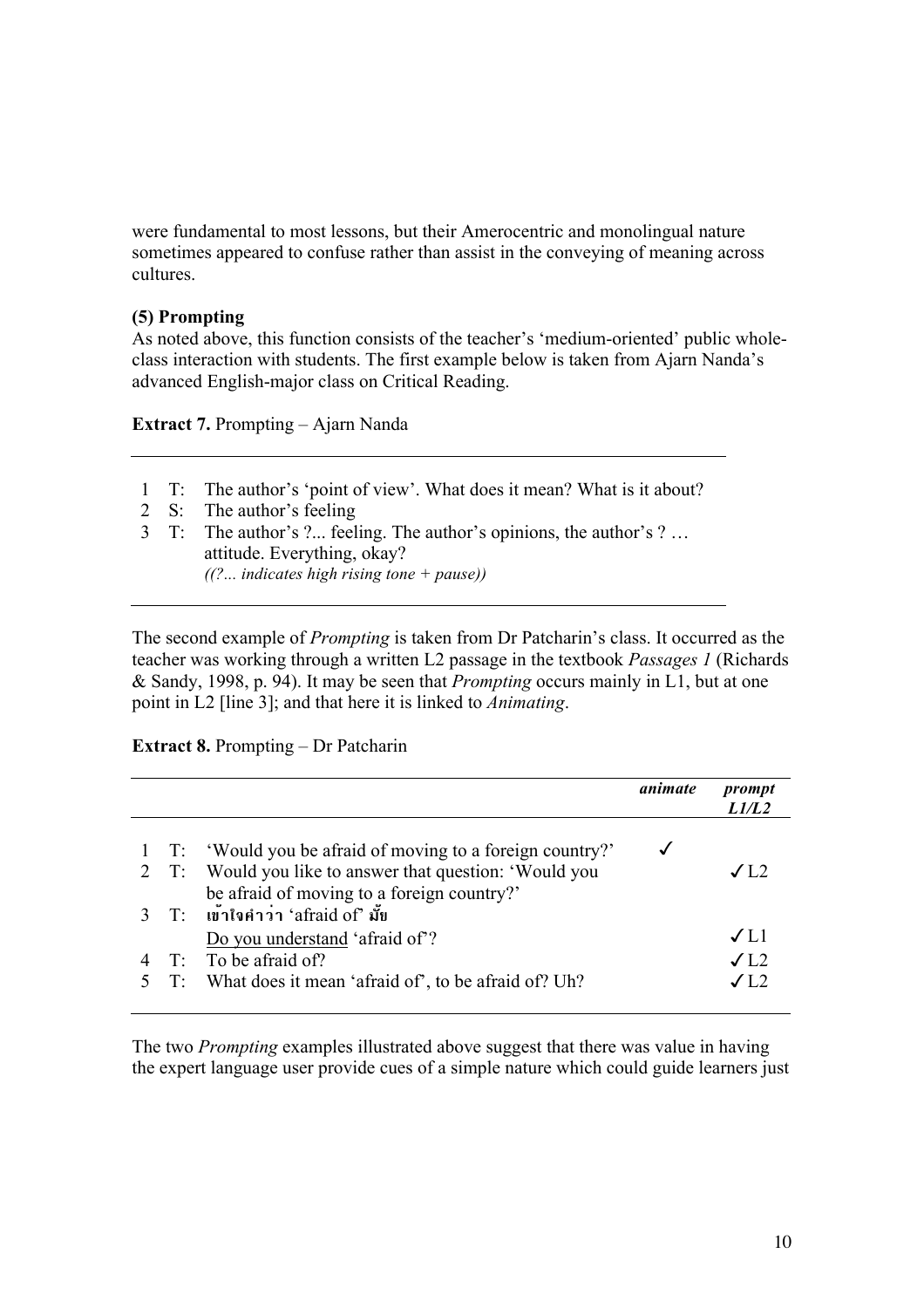enough and not too much in their development of L2. Such interaction in the form of IRF has been the subject of significant criticism for many years (e.g. Barnes, 1976; Lemke, 1990), principally on grounds of its superficiality. However, in the language class, there may be times, as here, when depth of cognition may not be desirable - if it distracts students from achieving transparency of comprehension, or accuracy in production of targeted language forms.

## **(6) Dialoguing**

Dialoguing is regarded as a 'meaning-oriented' exchange between teacher and students. The sample below (Extract 9) follows a written exercise which had required students to put into order four nominated stages of culture shock (Tourism; Emptiness; Recovery; Acceptance). The teacher then asked students to report their answers in L2, and sought to elicit student explanation of their answers. We pick up the lesson in the last part of the report-back.

**Extract 9.** Dialoguing – Dr Patcharin

- 1 T: OK, the acceptance stage. OK. How will you feel in this stage?
- 2 S: You don't want to go back home.
- 3 T: You don't want to go back home- why not?! Why not! Uh?!
- 4 S: ((*inaudible to teacher and researcher*))
- 5 T: Why why! ((*laughs*)) Why don't you want to go back home!
- 7 S: ((*inaudible to teacher and researcher*))
- $8$  T Uh?
- 9 S: จะพูดว่าไงดีWhat should I say?
- 10 T: [L] Okay! Say something [L]
- 11 S: ((*inaudible to teacher and researcher*))
- 12 T: What?
- 13 S: ประมาณว่ายังไงดีเอาภาษาไทยก่อนละกันนะคะ ยอมรับในสิ่งที่แตกต่างภายในประเทศนั้นได้แล้ว ก็จะแบบว่า เอออยู่ได้ How should I say it? In Thai first then. Accept the differences between the countries, then er it's okay to live there.
- 14 T: Okay. Now you are familiar with the- with the environment. With the people, right? You get to know the people. You know the way around, you- you can do everything by yourself now. Ok. You seem to enjoy living there, right?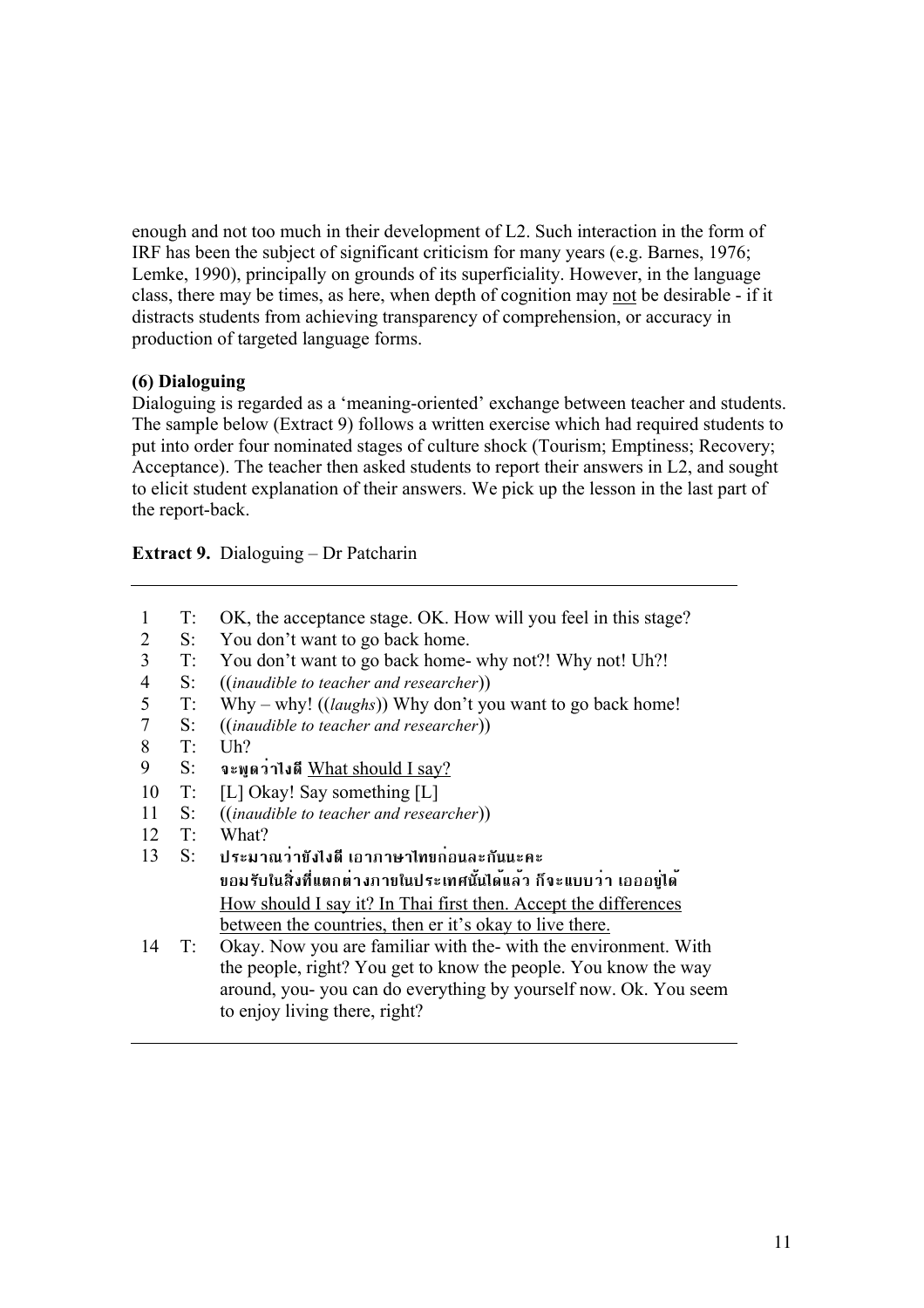This example was of note because up till now, a major part of the lesson had been the teacher's *Prompting* of students to display their knowledge of the descriptors provided in the textbook. At this point, however, a student chose to respond 'authentically', inasmuch as her response did not mirror the written text under study, and presumably it therefore represented the student's own voice. The teacher sounded amazed, with her voice increasing in volume and in pitch range (rare occurrences in Thai classrooms). It took six or seven fairly quickly repeated questions in order to elicit a reason from the student. Why does this exchange stand out in my mind? Because it represented a moment in the lesson when a student offered a personal view to which the teacher responded spontaneously with surprise and interest: a 'dialogic' communication.

A second example appears in a different part of Ajarn Nanda's English-Major class cited above in Extract 5. The teacher had provided a spoken commentary upon a short story 'To an old friend'. At the point where one character reminded the other of his former 'dream' of becoming an astronaut, the teacher turned to the class and asked each student to nominate their own 'dream', a process which engaged students in producing a range of spoken responses in L2, as well as their teacher in building upon these responses.

Such moments of *Dialoguing* were of significant impact upon the tenor and field of classroom discourse. However, it must be said that they were not often seen in the present study.

#### **Seamlessness of bilingual discourse**

The six pedagogic functions which have been described above are found to be valuable in making sense of the complex production of teacher talk. But while these functions are clearly distinguishable, I would like to emphasis the intricacy and bilingual blending which was seen to occur. The teacher may *translate*, and then *prompt* whole class interaction; s/he may *explain* in L1 or L2; then return to *animate* the L2 written text, with all this happening in a matter of seconds.

Several examples have already demonstrated two functions operating together. The following text further demonstrates such blending, where four functions (bar *creating* and *dialoguing*) are seen to occur. It is taken from Dr Patcharin's class drawn upon earlier, and is based upon the following written paragraph from *Passages 1* called 'Getting what you are entitled to'.

#### *Stand up for your rights*

You have the right to receive a product you ordered in a timely manner. With airlines, you have the right to be on a flight you've booked. Always demand satisfaction when your consumer rights are violated. (Richard and Sandy 2001: 93).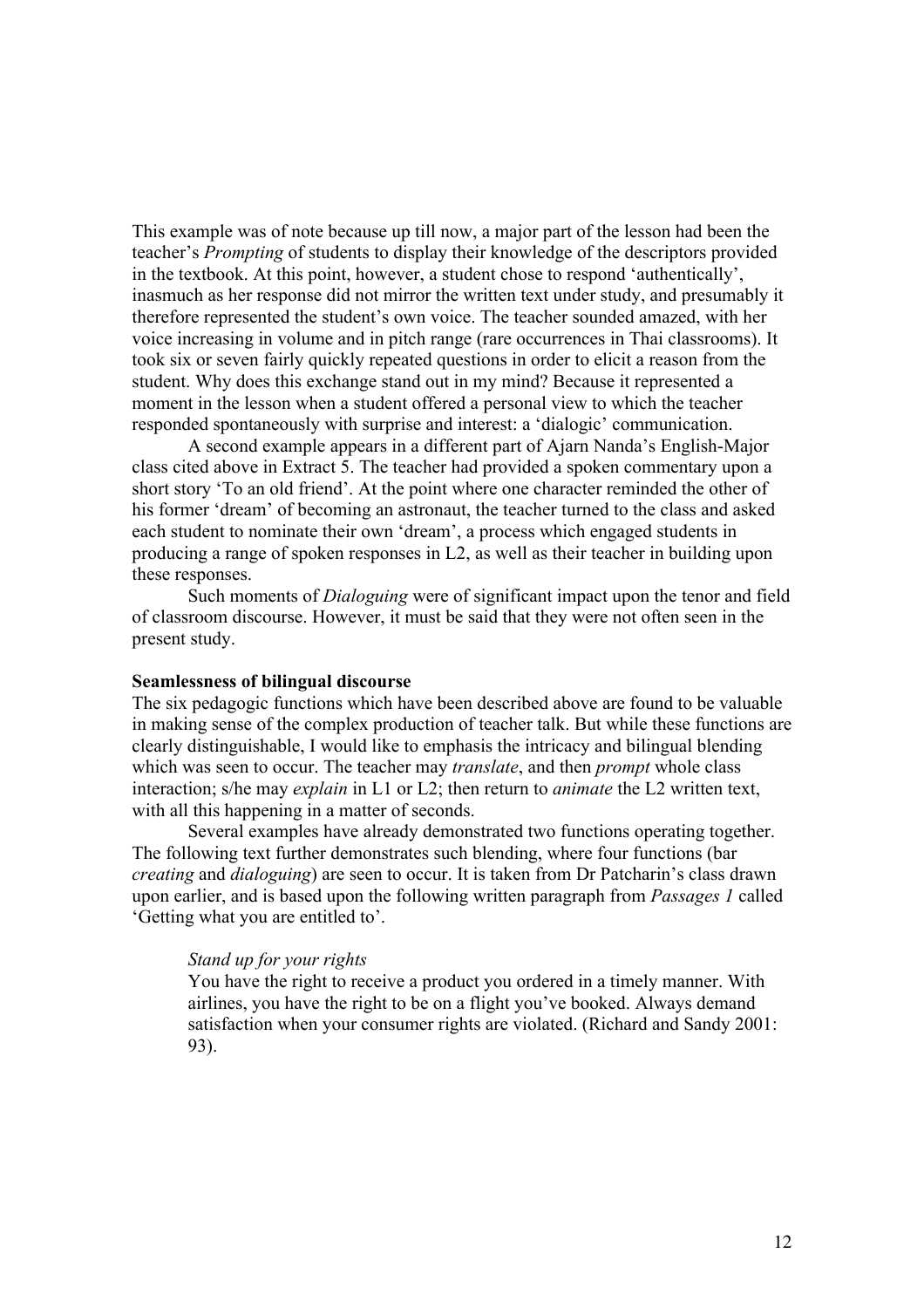**Extract 10.** Seamlessness of bilingual discourse - Dr Patcharin

|              |                                                         | ani-<br>mate<br>[L2] | tran-<br>slate<br>[L1] | exp-<br>lain<br>[L2] | pro-<br>mpt<br>[L1] |
|--------------|---------------------------------------------------------|----------------------|------------------------|----------------------|---------------------|
| $\mathbf{1}$ | 'You have the right to receive a product you ordered    | $\checkmark$         |                        |                      |                     |
|              | in a timely manner.' Uh? 'Timely manner.'               |                      |                        |                      |                     |
| 2            | หมายความว่าอะไรคะ What does it mean?                    |                      |                        |                      |                     |
| 3            | ทันเวลา ในเวลาที่พอเหมาะ                                |                      |                        |                      |                     |
|              | In time. In the appropriate time.                       |                      |                        |                      |                     |
| 4            | When you pay, you will get your product.                |                      |                        |                      |                     |
| 5            | If you are- sorry! ((teacher makes mistake))            |                      |                        |                      |                     |
| 6            | 'You have the right'. Uh 'You have the right to         |                      |                        |                      |                     |
|              | receive a product you ordered.'                         |                      |                        |                      |                     |
| 7            | 'You order'. 'You order' modifies 'a product'.          |                      |                        |                      |                     |
| 8            | สินคาที่เราสั่ง a product you ordered                   |                      |                        |                      |                     |
| 9            | 'in a timely manner.'                                   |                      |                        |                      |                     |
| 10           | 'With airlines',                                        |                      |                        |                      |                     |
| 11           | for example, 'with airlines'                            |                      |                        |                      |                     |
| 12           | สายการบิน airlines                                      |                      |                        |                      |                     |
| 13           | uhh 'You have the right to be on a flight' er 'to be on | ✓                    |                        |                      |                     |
|              | a flight'.                                              |                      |                        |                      |                     |
| 14           | 'You have booked.' Uh-huh.                              |                      |                        |                      |                     |
| 15           | 'You have booked', modify 'a flight'.                   |                      |                        |                      |                     |
| 16           | 'You have the right to be on a flight.'                 |                      |                        |                      |                     |
| 17           | คือเค้าต้องได้ไปเที่ยวบิน                               |                      |                        |                      |                     |
|              | This means that you must be able to be on the flight.   |                      |                        |                      |                     |
| 18           | 'You have booked.'                                      |                      |                        |                      |                     |
| 19           | ที่ได้บุ๊คเอาไว้ You have been able to book.            |                      |                        |                      |                     |
| 20           | 'Always demand satisfaction.' ((repeated))              |                      |                        |                      |                     |
| 21           | คืออะไรคะ What does this mean?                          |                      |                        |                      |                     |
| 22           | Demand' unain? 'Demand' means?                          |                      |                        |                      |                     |
| 23           | ต้องการนะคะ ต้องการ                                     |                      |                        |                      |                     |
|              | เราต้องแสดงออกถึงความต้องการของเรา                      |                      |                        |                      |                     |
|              | Need, right; need. We must express our need             |                      |                        |                      |                     |
| 24           | when you pay.                                           |                      |                        |                      |                     |
|              |                                                         |                      |                        |                      |                     |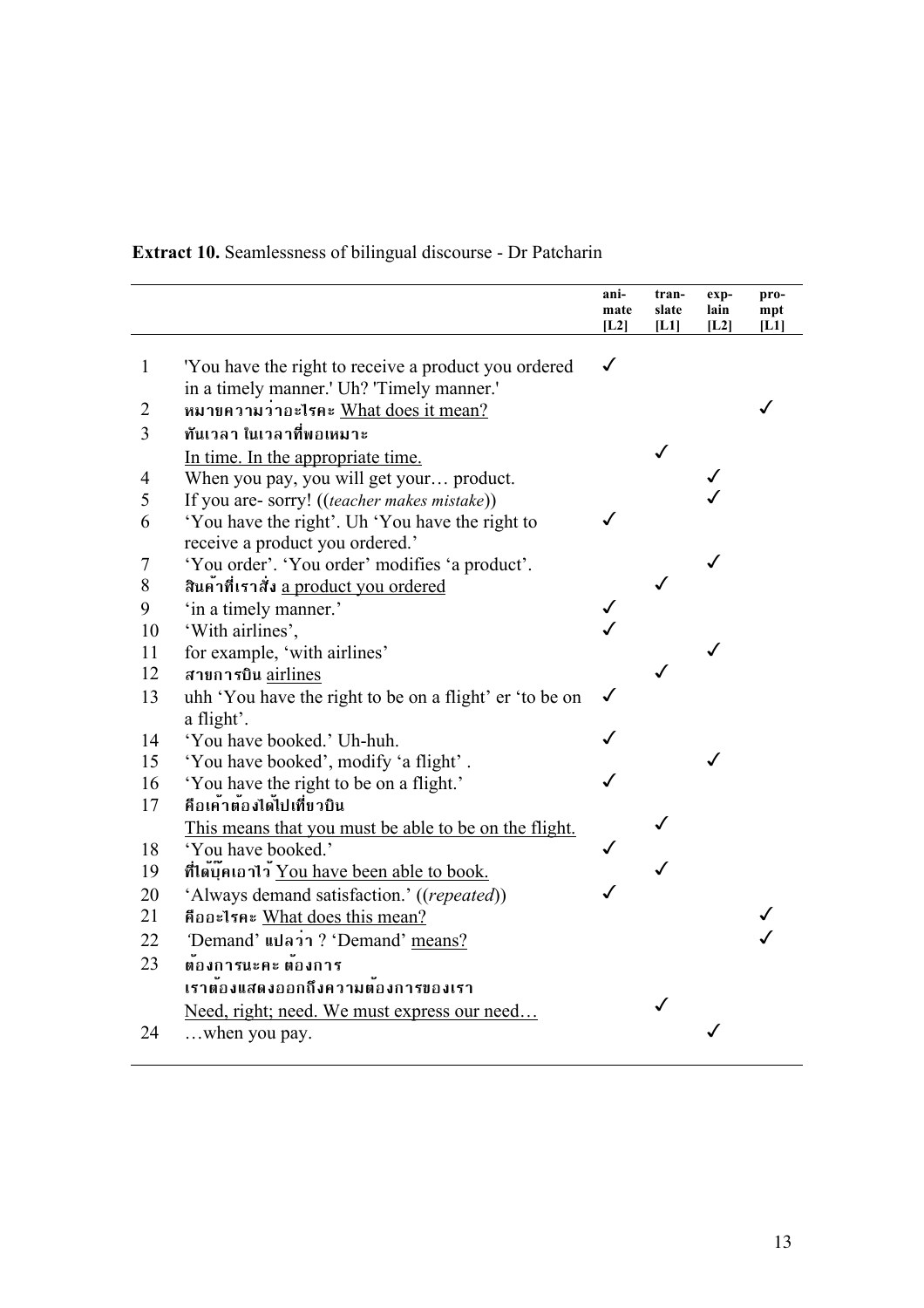It may be seen that the predominant teaching sequence consists of *Animating* supported by both *Translating* and *Explaining*. *Prompting* appears in the above text in its rhetorical form, where the teacher posed several questions, appeared to anticipate no reply, and answered them herself. The alternation of languages and functions displayed in this brief text demonstrates a seamlessness in the bilingual discourse constructed by this teacher, and one which was apparent across the data collected in the study as a whole.

### **CONCLUSION**

The question posed in this paper was:

### *What are the principal pedagogic functions of L1 and L2 teacher talk in this EFL context?*

The study has offered a bilingual framework of teacher talk consisting of six pedagogic functions of *Animating*, *Translating, Explaining, Creating, Prompting and Dialoguing*  which afford different kinds of learning opportunities specifically relevant to the bilingual classes experienced by many EFL (and FLL) students as follows.

*Animating* enables language learners to listen to L2 which is already 'anchored' in writing. This cross-modal experience may be considered unremarkable in ESL contexts, but in Thailand, and other situations of low/unreliable technology, the teacher's capacity to 're-channel' is vital for students' familiarization with the foreign tongue, and represents a key attribute of the teacher's professional status. *Translating* is clearly a pedagogic function through which communication can soar, with meaning rapidly and accurately conveyed, and a different classroom tenor afforded. It is ironic indeed that this use of L1 is precisely what has been dismissed by ESL orthodoxy. *Explaining* is of course a fundamental part of teaching. When conducted in L1, *Explaining* can be achieved in a swift, accurate and inclusive manner. When conducted in L2, it can additionally provide message-oriented teacher talk. *Creating* happens when teachers draw upon resources of semantics, lexicogrammar, or extra-linguistic semiosis in order to modify and contextualize L2 communication in ways that will render it more transparent and accessible to learners. *Prompting* and *Dialoguing* both offer means for the teacher to bring student responses into the picture.

Overall, the study shows how bilingual teacher talk represented a default pedagogy in this Asian EFL context. Through a functional analysis, it has been determined that judicious use of L1 in this context is both principled – there are readily discernible causes and effects of teacher language choice; and productive – the L1 serves as a resource for embedding new forms and meanings from L2. The categories devised here are intentionally broad enough to permit teachers to apply them in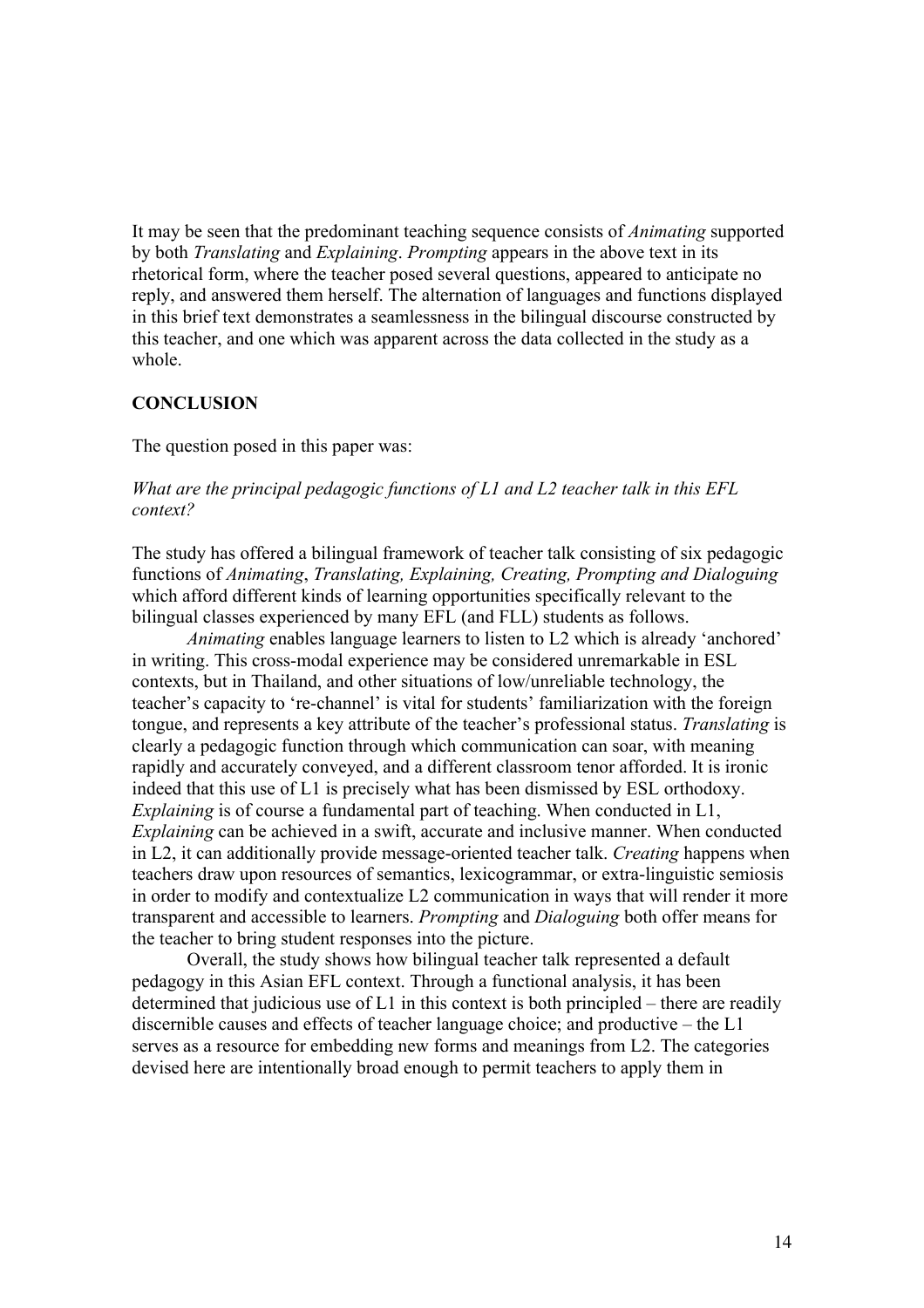reflecting upon their own and others' lessons. It is hoped that they may assist in answering the kind of question succinctly put by Üstünel and Seedhouse (2005): 'Why that, in that language, right now?' Finally, an important caveat remains. In supporting the use of L1 in ELT, we do not wish to reduce the opportunity for maximum L2 use in the L2 classroom; and this is a view repeated without exception by writers who have reconsidered the role of L1 (e.g. Macaro 2001; Cook 2001; Butzkamm and Caldwell, 2009). However, here are bilingual learners, with bilingual teachers: clearly, the first language and culture already imbue the hearts and minds of both. A pretence that this is not so can only serve to devalue the potential of L1 as a learning resource which is profound, catalytic and unique.

#### **ACKNOWLEDGEMENT**

I would like to thank Ajarn Chitcharoen Satewerawat and Ajarn Sirinut Sawatdeenarunat for their assistance in transcribing and translating the Thai texts presented here.

#### **REFERENCES**

- Allen J, Fröhlich M and Spada N (1984) The communicative orientation of second language teaching. In: Handscombe J, Orem R and Taylor B (eds) *On TESOL '83.* Washington, DC: TESOL, 231-252.
- Barnes D (1976) *From communication to curriculum*. Harmondsworth: Penguin.
- Butzkamm W (2003) We only learn language once. The role of the mother tongue in FL classrooms: death of a dogma. *Language Learning Journal* 28: 4-14.
- Butzkamm W and Caldwell J (2009) *The bilingual reform: A paradigm shift in foreign language teaching.* Tübingen: Narr Studienbücher.
- Canagarajah AS (1995) Functions of code switching in the ESL classroom: Socialising bilingualism in Jaffna. *Journal of Multilingual and Multicultural Development*  16(3): 173-196.
- Carless D (2008) Student use of the mother tongue in the task-based classroom. *English Language Teaching Journal* 62(4): 331-338.
- Christie F (1994) *On pedagogic discourse*. Melbourne: Australian Research Council.
- Cook G (2010) *Translation in language teaching: An argument for reassessment.* Oxford: Oxford University Press.
- Cook V (2001) Using the first language in the classroom. *Canadian Modern Language Review* 57(3): 402-423.
- Ellis R (2001) The metaphorical construction of second language learners. In: Breen M (ed.) *Learner contributions to language learning.* London: Longman, 65-85.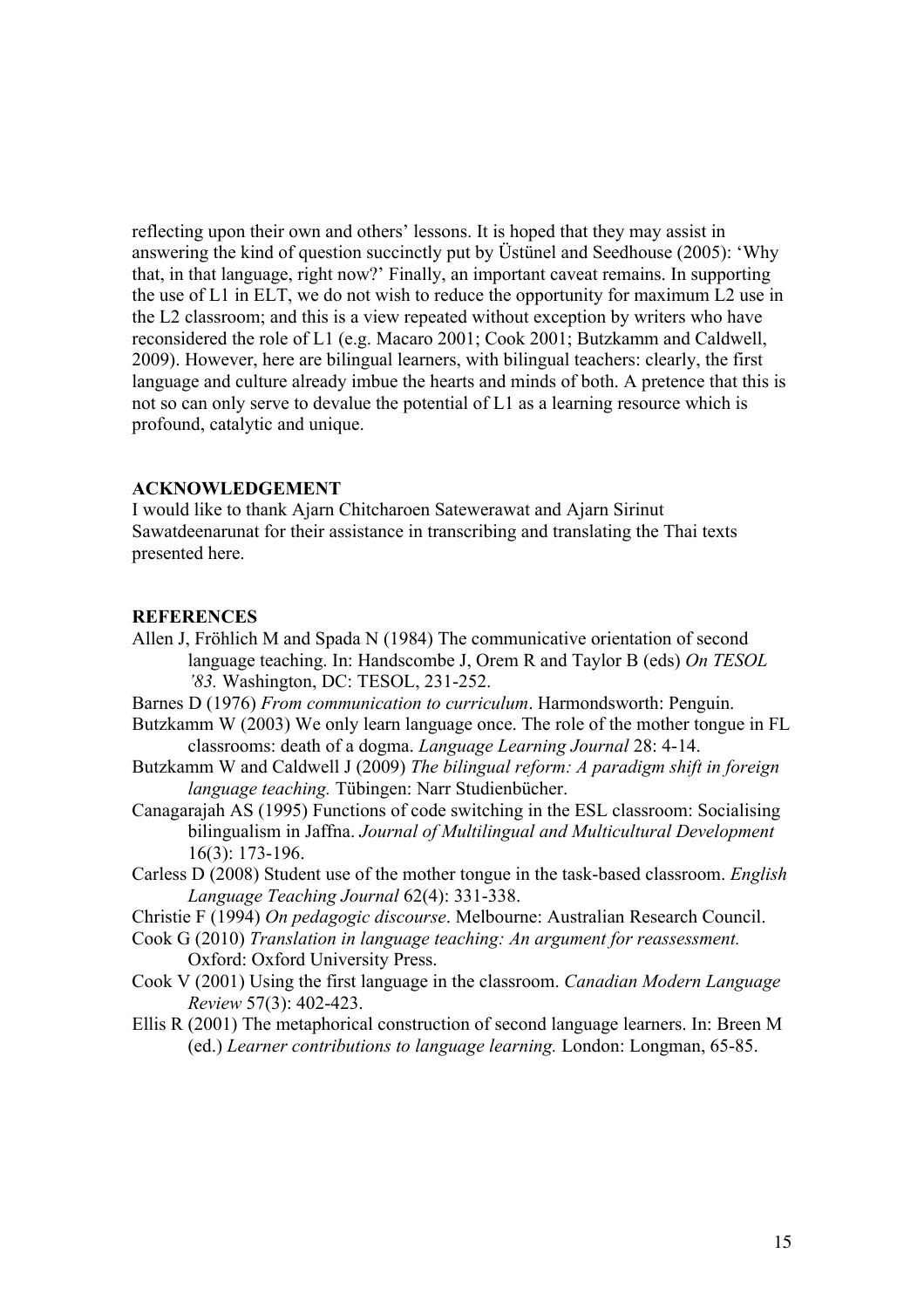- Ellis R (2003) *The study of second language acquisition* (2<sup>nd</sup> edition). Oxford: Oxford University Press.
- Ferguson GR (2003) Classroom code-switching in post-colonial contexts: Functions, attitudes, and policies. In: Makoni S and Meinhof U (eds) *Africa and Applied Linguistics*, AILA Review 16. Amsterdam: John Benjamins.
- Ferguson GR (2009) What next? Towards an agenda for classroom codeswitching research. *International Journal of Bilingual Education and Bilingualism* 12(2): 231-241.
- Forman R (2005) Teaching EFL in Thailand: A bilingual study. Unpublished Ph D thesis, University of Technology Sydney (UTS).
- Forman R (2008) Using notions of scaffolding and intertextuality to understand the bilingual teaching of English as a Foreign Language. *Linguistics and Education*  19(4): 319-332.
- Forman R (2010) Ten principles of bilingual pedagogy. In: Mahboob A (ed.) *The NNEST lens: Non native speakers in TESOL*. Newcastle-Upon-Tyne: Cambridge Scholars, 54-86.
- Forman R (2011) Humorous language play in a Thai EFL classroom. *Applied Linguistics* 32(5): 541-565.
- Gass SM and Selinker L (2001) *Second language acquisition: An introductory course*. Mahwah, NJ: Erlbaum.
- Gibbons P (2003) Mediating language learning: Teacher interactions with ESL students in a content-based classroom. *TESOL Quarterly* 37(2): 247-273.
- Goffman I (1974) *Frame analysis: An essay on the organization of experience*. Cambridge, MA: Harvard University Press.
- Halliday MAK (1985) *Spoken and written language*. Geelong, VIC: Deakin University Press.
- *International Journal of Bilingual Education and Bilingualism* (2009) Special Issue 12(2): Conflicts and tensions in classroom codeswitching.
- Kim SH (2001) Language alternation behaviour among native-speaking foreign language teachers in New Zealand secondary schools. Unpublished MA thesis, University of Auckland, NZ.
- Kim SH and Elder C (2005) Language choices and pedagogic functions in the foreign language classroom: A cross-linguistic functional analysis of teacher talk. *Language Teaching Research* 9(4): 355-380.
- Lemke JL (1990) *Talking science: Language, learning and values*. Norwood, NJ: Ablex.
- Lin AMY (1996) Bilingualism or linguistic segregation? Symbolic domination, resistance and code-switching in Hong Kong schools. *Linguistics and Education* 8(1): 49-84.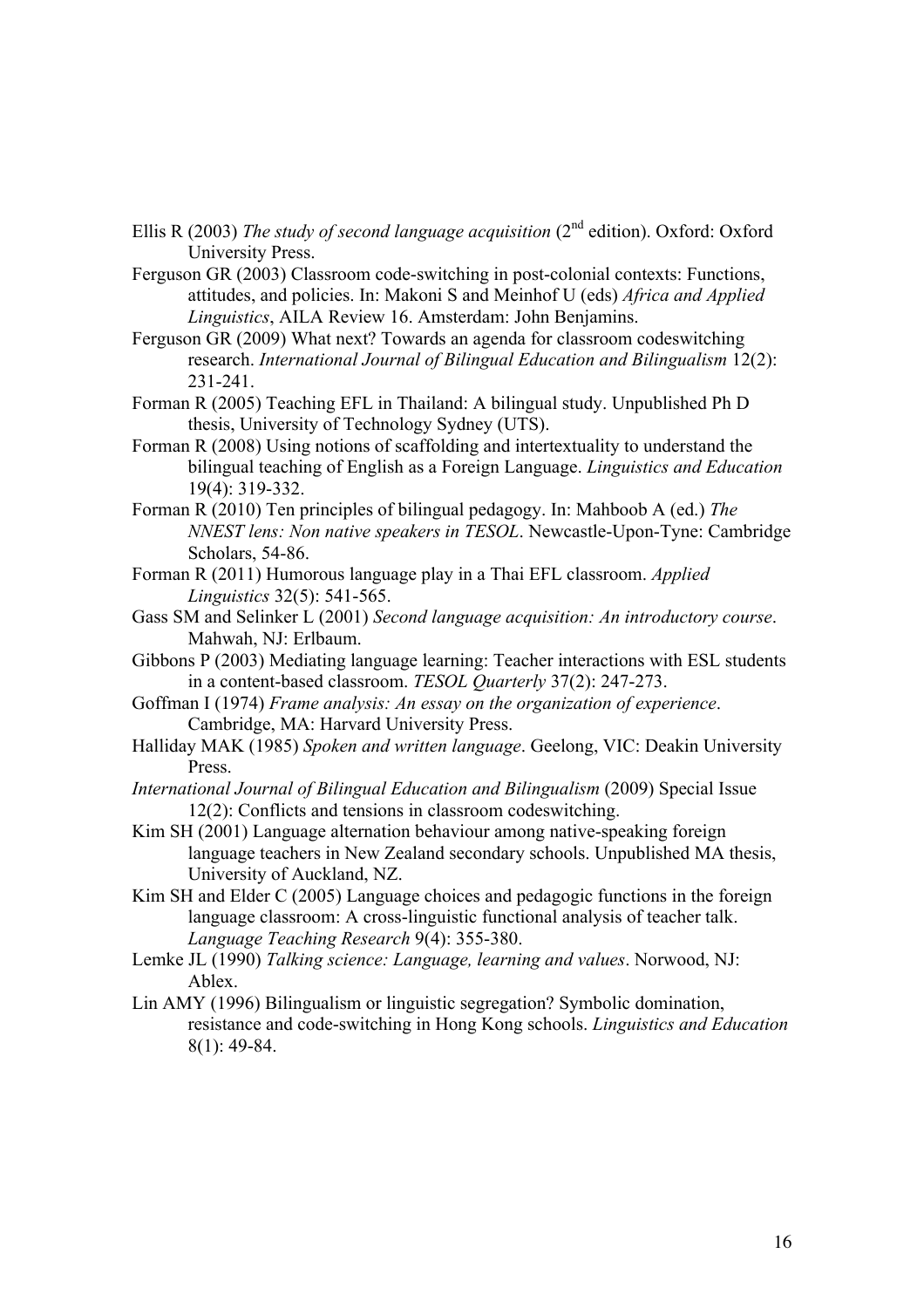- Liu D, Ahn G-S, Baek K-S and Han N-O (2004) South Korean high school English teachers' code switching: Questions and challenges in the drive for maximal use of English in teaching. *TESOL Quarterly* 38(4): 605-638.
- Macaro E (2000) Issues in target language teaching. In: Field K (ed.) *Issues in modern foreign languages teaching*. London: RoutledgeFalmer, 171-189.
- Macaro E (2001) Analysing student teachers' codeswitching in foreign language classrooms: Theories and decision making. *Modern Language Journal* 85(4): 531-548.
- Myojin C (2007) The effect of teacher talk in EFL classrooms: The non-use or use of learners' L1 by an instructor. *K@ta* 9(1): 1-18.
- Raschka C, Sercombe P and Chi-Ling H (2009) Conflicts and tensions in codeswitching in a Taiwanese EFL classroom. *International Journal of Bilingual Education and Bilingualism* 12(2): 157-171.
- Richards JC and Sandy C (1998) *Passages 1: Student's Book*. Cambridge: Cambridge University Press.
- Scott VM and De La Fuente MJ (2008) What's the problem? L2 learners' use of the L1 during consciousness-raising, form-focused tasks. *Modern Language Journal* 92(1): 100-113.
- Sinclair J and Coulthard R (1975) *Towards an analysis of discourse: The English used by teachers and pupils*. London: Oxford University Press.
- Song Y and Andrews S (2009) *The L1 in L2 learning Teachers' beliefs and practices.*  Munich: LINCOM Europa.
- Spada N and Frölich M (1995) *COLT Communicative orientation of language teaching observation scheme: Coding conventions and applications*. Sydney, NSW: NCELTR, Macquarie University.
- Swain M and Lapkin S (2005) The evolving sociopolitical context of immersion education in Canada: Some implications for program development. *International Journal of Applied Linguistics* 15(2): 169-186.
- Tsui A (1995) *Introducing classroom interaction*. London: Penguin.
- Turnbull M and O'Daley-Cain J (eds) (2009a) *First language use in second and foreign language learning.* Clevedon: Multilingual Matters.
- Turnbull M and O'Daley-Cain J (eds) (2009b) Introduction to *First language use in second and foreign language learning.* Clevedon: Multilingual Matters,1-14.
- Üstünel E and Seedhouse P (2005) Why that, in that language, right now? Codeswitching and pedagogical focus. *International Journal of Applied Linguistics* 15(4): 302-324.
- Watson-Todd R, Chaiyasuk I, and Tantisawatrat N (2008) A functional analysis of teachers' instructions. *RELC Journal* 39: 25-50.
- Zacharias NT (2004) Teachers' beliefs about the use of the students' mother tongue. *EA Journal* 22(10): 44-5.